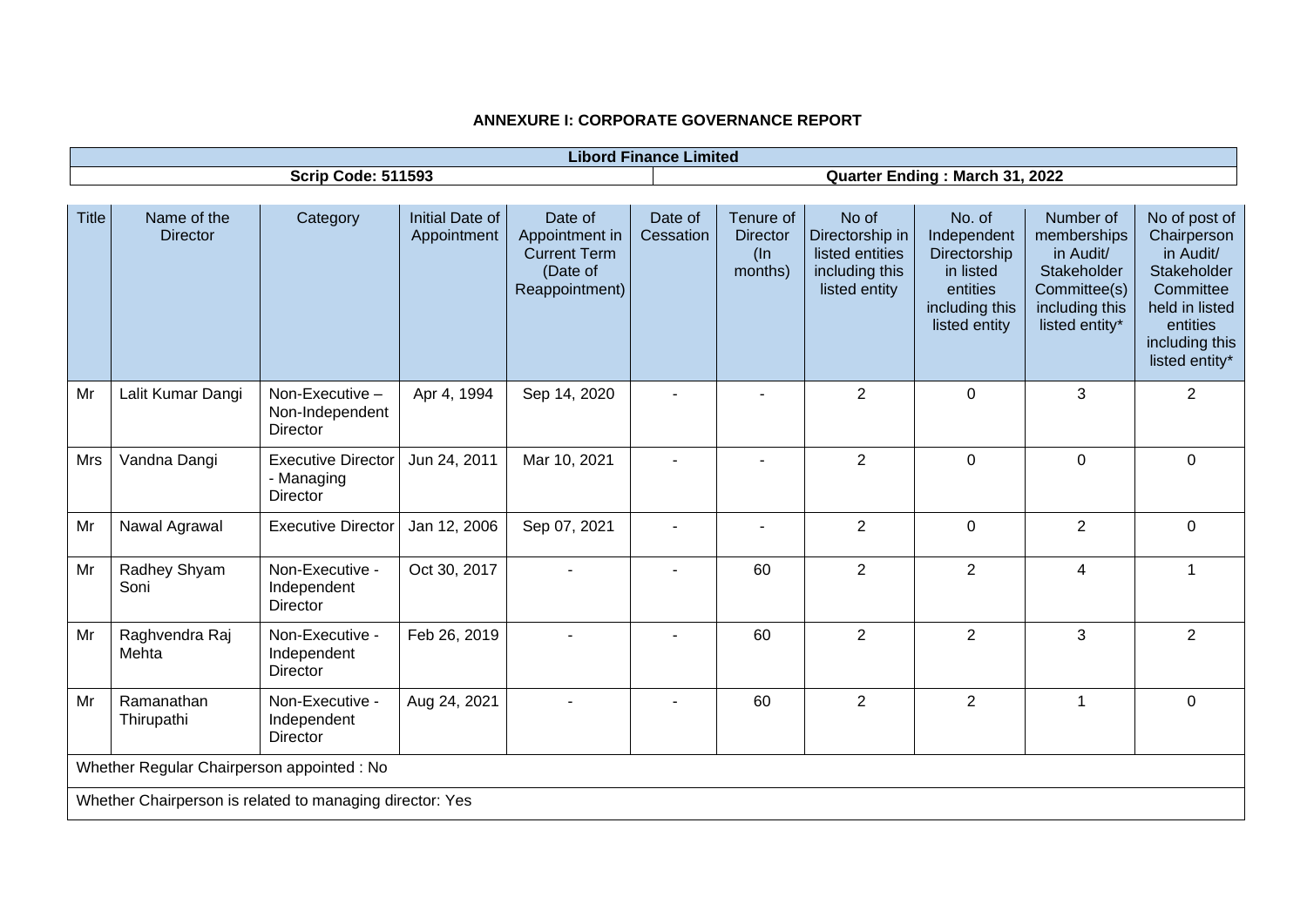### *\*Including membership/chairpersonship of Nomination & Remuneration Committee.* **ANNEXURE I: CORPORATE GOVERNANCE REPORT**

| <b>Libord Finance Limited</b> |                                                             |                     |                   |  |  |  |
|-------------------------------|-------------------------------------------------------------|---------------------|-------------------|--|--|--|
|                               | <b>Scrip Code: 511593</b><br>Quarter Ending: March 31, 2022 |                     |                   |  |  |  |
|                               |                                                             |                     |                   |  |  |  |
|                               | <b>II. Composition of Committees</b>                        |                     |                   |  |  |  |
|                               | <b>Audit Committee</b>                                      |                     |                   |  |  |  |
|                               | Whether Regular Chairperson appointed: No                   |                     |                   |  |  |  |
| Name of Committee Members     | Category                                                    | Date of Appointment | Date of Cessation |  |  |  |
| Mr. Radhey Shyam Soni         | Non-Executive - Independent Director, Chairperson           | Jan 31, 2018        |                   |  |  |  |
| Mr. Lalit Kumar Dangi         | Non-Executive - Non Independent Director, Member            | Jun 27, 2001        |                   |  |  |  |
| Mr. Raghvendra Raj Mehta      | Non-Executive - Independent Director, Member                | May 27, 2019        |                   |  |  |  |
|                               | <b>Nomination &amp; Remuneration Committee</b>              |                     |                   |  |  |  |
|                               | Whether Regular Chairperson appointed: No                   |                     |                   |  |  |  |
| Name of Committee Members     | Category                                                    | Date of Appointment | Date of Cessation |  |  |  |
| Mr. Radhey Shyam Soni         | Non-Executive - Independent Director, Chairperson           | Jan 22, 2018        |                   |  |  |  |
| Mr. Lalit Kumar Dangi         | Non-Executive - Non Independent Director, Member            | Jun 27, 2001        |                   |  |  |  |
| Mr. Raghvendra Raj Mehta      | Non-Executive - Independent Director, Member                | Aug 14, 2019        |                   |  |  |  |
|                               | <b>Stakeholder's Relationship Committee</b>                 |                     |                   |  |  |  |
|                               | Whether Regular Chairperson appointed: No                   |                     |                   |  |  |  |
| Name of Committee Members     | Category                                                    | Date of Appointment | Date of Cessation |  |  |  |
| Mr. Lalit Kumar Dangi         | Non-Executive - Non Independent Director, Chairperson       | Dec 10, 2015        |                   |  |  |  |
| Mr. Nawal Agrawal             | <b>Executive Director, Member</b>                           | Dec 10, 2015        |                   |  |  |  |
| Mr. Radhey Shyam Soni         | Non-Executive - Independent Director, Member                | Apr 1, 2019         |                   |  |  |  |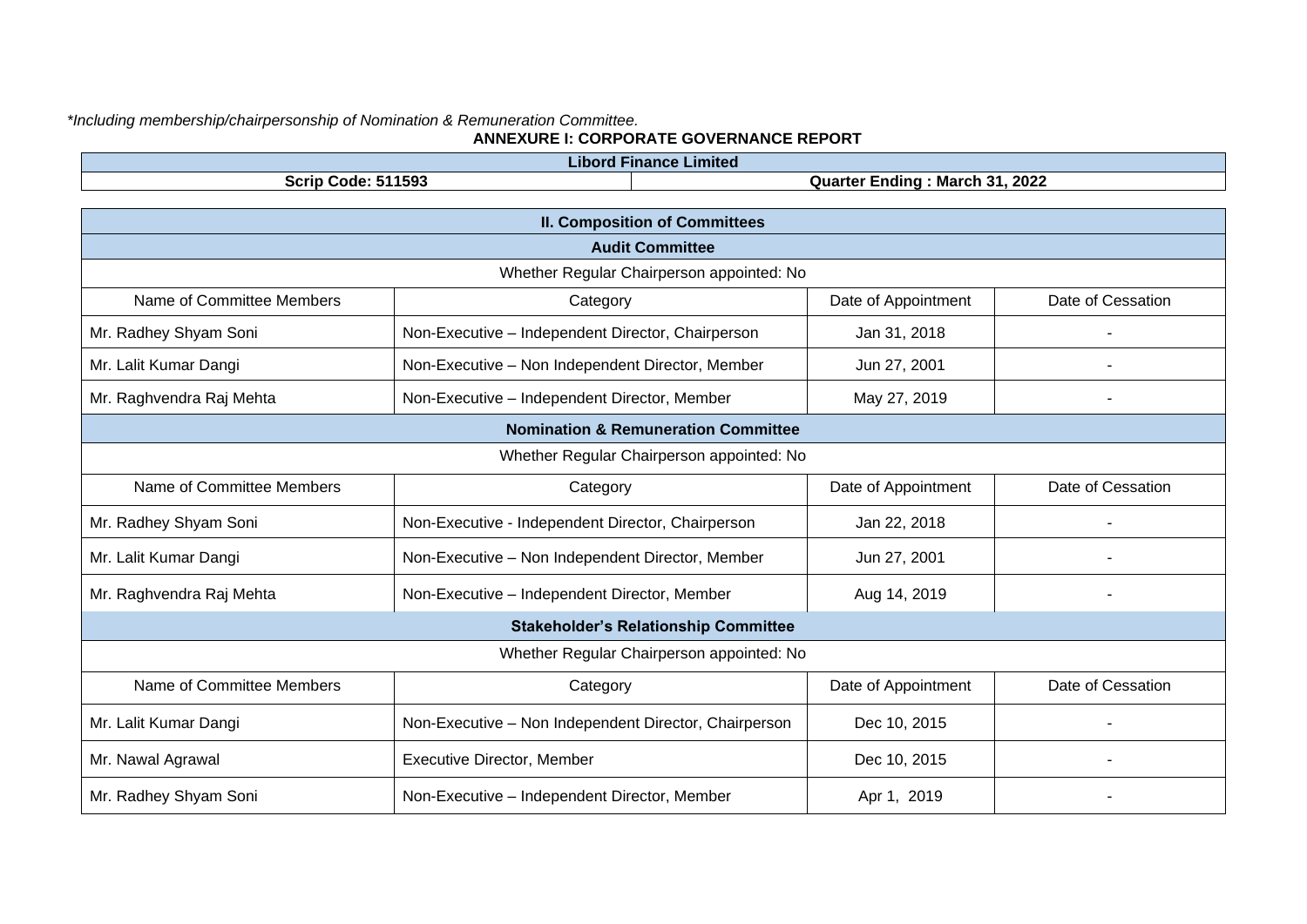# **ANNEXURE I: CORPORATE GOVERNANCE REPORT**

| .<br><b>Finance Limited</b><br>Libord |                                            |  |  |  |
|---------------------------------------|--------------------------------------------|--|--|--|
| 511593<br>SCrip<br>Code               | 2022<br>- 24<br>March<br>Quarter<br>-ndina |  |  |  |

|                                                        | <b>III. Meeting of Board of Directors</b>              |                                      |                                |                                                      |                                                                            |  |  |  |
|--------------------------------------------------------|--------------------------------------------------------|--------------------------------------|--------------------------------|------------------------------------------------------|----------------------------------------------------------------------------|--|--|--|
| Date(s) of Meeting (if any)<br>in the previous quarter | Date(s) of Meeting (if any)<br>in the relevant quarter | Whether requirement<br>of Quorum met | Number of Directors<br>present | Number of<br><b>Independent Directors</b><br>present | Maximum gap between any<br>two consecutive meetings<br>(in number of days) |  |  |  |
| Oct 7, 2021                                            |                                                        | Yes                                  |                                |                                                      |                                                                            |  |  |  |
| Oct 26, 2021                                           |                                                        | Yes                                  |                                |                                                      |                                                                            |  |  |  |
|                                                        | Feb 7, 2022                                            | Yes                                  |                                |                                                      | 103                                                                        |  |  |  |

| <b>IV. Meeting of Committees</b>           |                                                                         |                                            |                                          |                                                         |                                                                   |                                                                                  |
|--------------------------------------------|-------------------------------------------------------------------------|--------------------------------------------|------------------------------------------|---------------------------------------------------------|-------------------------------------------------------------------|----------------------------------------------------------------------------------|
| Name of Committee                          | Date $(s)$ of<br>meeting of the<br>committee in the<br>relevant quarter | Whether<br>requirement<br>of Quorum<br>met | Number of<br><b>Directors</b><br>present | Number of<br>Independent<br><b>Directors</b><br>present | Date(s) of meeting of<br>the committee in the<br>previous quarter | Maximum gap<br>between any two<br>consecutive<br>meetings<br>(in number of days) |
| <b>Audit Committee</b>                     |                                                                         | Yes                                        |                                          |                                                         | Oct 26, 2021                                                      |                                                                                  |
| <b>Audit Committee</b>                     | Feb 7, 2022                                                             | Yes                                        |                                          |                                                         |                                                                   | 103                                                                              |
| Nomination & Remuneration Committee        | Feb 7, 2022                                                             | Yes                                        |                                          |                                                         |                                                                   |                                                                                  |
| <b>Stakeholders Relationship Committee</b> | Feb 7, 2022                                                             | Yes                                        |                                          |                                                         |                                                                   |                                                                                  |

| <b>V. Related Party Transactions</b>                                  |                   |                                   |  |  |  |
|-----------------------------------------------------------------------|-------------------|-----------------------------------|--|--|--|
| Subject                                                               | Compliance status | If status is "No" details of non- |  |  |  |
|                                                                       | (Yes/No/NA)       | compliance                        |  |  |  |
| Whether prior approval of audit committee obtained                    | Yes.              |                                   |  |  |  |
| Whether shareholder approval obtained for material RPT                | <b>NA</b>         |                                   |  |  |  |
| Whether details of RPT entered into pursuant to omnibus approval have | ΝA                |                                   |  |  |  |
| been reviewed by Audit Committee                                      |                   |                                   |  |  |  |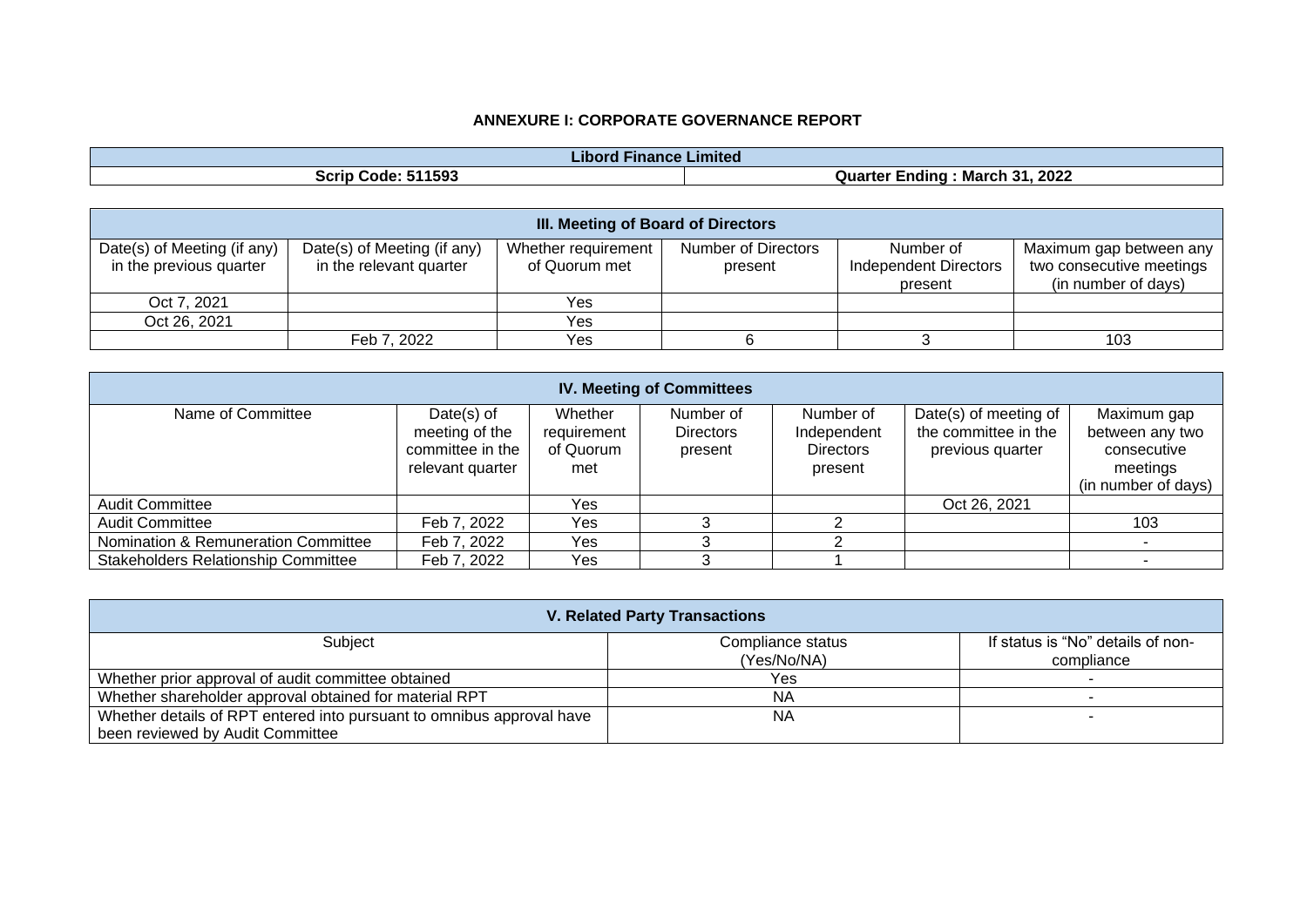### **ANNEXURE I: CORPORATE GOVERNANCE REPORT**

| .<br>Libord Finance Limited |                                                |  |  |  |
|-----------------------------|------------------------------------------------|--|--|--|
| <b>Scrip Code: 511593</b>   | , 2022<br>. 31<br>: March<br>Quarter<br>Ending |  |  |  |

|     | <b>VI. Affirmations</b>                                                                                                                                                                    |                          |  |  |  |
|-----|--------------------------------------------------------------------------------------------------------------------------------------------------------------------------------------------|--------------------------|--|--|--|
| Sr. | <b>Subject</b>                                                                                                                                                                             | <b>Compliance Status</b> |  |  |  |
| 1.  | The composition of board of directors is in terms of SEBI (Listing Obligations and Disclosure Requirements) Regulations, 2015                                                              | Yes                      |  |  |  |
| 2.  | The composition of audit committee is in terms of SEBI (Listing Obligations and Disclosure Requirements) Regulations, 2015                                                                 | Yes                      |  |  |  |
| 3.  | The composition of the nomination and remuneration committee is in terms of SEBI (Listing Obligations and Disclosure)<br>Requirements) Regulations, 2015                                   | Yes                      |  |  |  |
| 4.  | The composition of the stakeholders relationship committee is in terms of SEBI (Listing Obligations and Disclosure Requirements)<br>Regulations, 2015                                      | Yes                      |  |  |  |
| 5.  | The composition of the risk management committee is in terms of SEBI (Listing Obligations and Disclosure Requirements)<br>Regulations, 2015                                                | <b>NA</b>                |  |  |  |
| 6.  | The committee members have been made aware of their powers, role and responsibilities as specified in of SEBI (Listing)<br>Obligations and Disclosure Requirements) Regulations, 2015      | <b>Yes</b>               |  |  |  |
| 7.  | The meetings of the board of directors and the above committees have been conducted in the manner as specified SEBI<br>(Listing Obligations and Disclosure Requirements) Regulations, 2015 | Yes                      |  |  |  |
| 8.  | This report and/or the report submitted in the previous quarter has been placed before board of directors                                                                                  | Yes                      |  |  |  |
|     | <b>For Libord Finance Limited</b>                                                                                                                                                          |                          |  |  |  |
|     | Sd/-                                                                                                                                                                                       |                          |  |  |  |
|     | <b>Dinker Mishra</b>                                                                                                                                                                       |                          |  |  |  |
|     | <b>Company Secretary &amp; Compliance Officer</b>                                                                                                                                          |                          |  |  |  |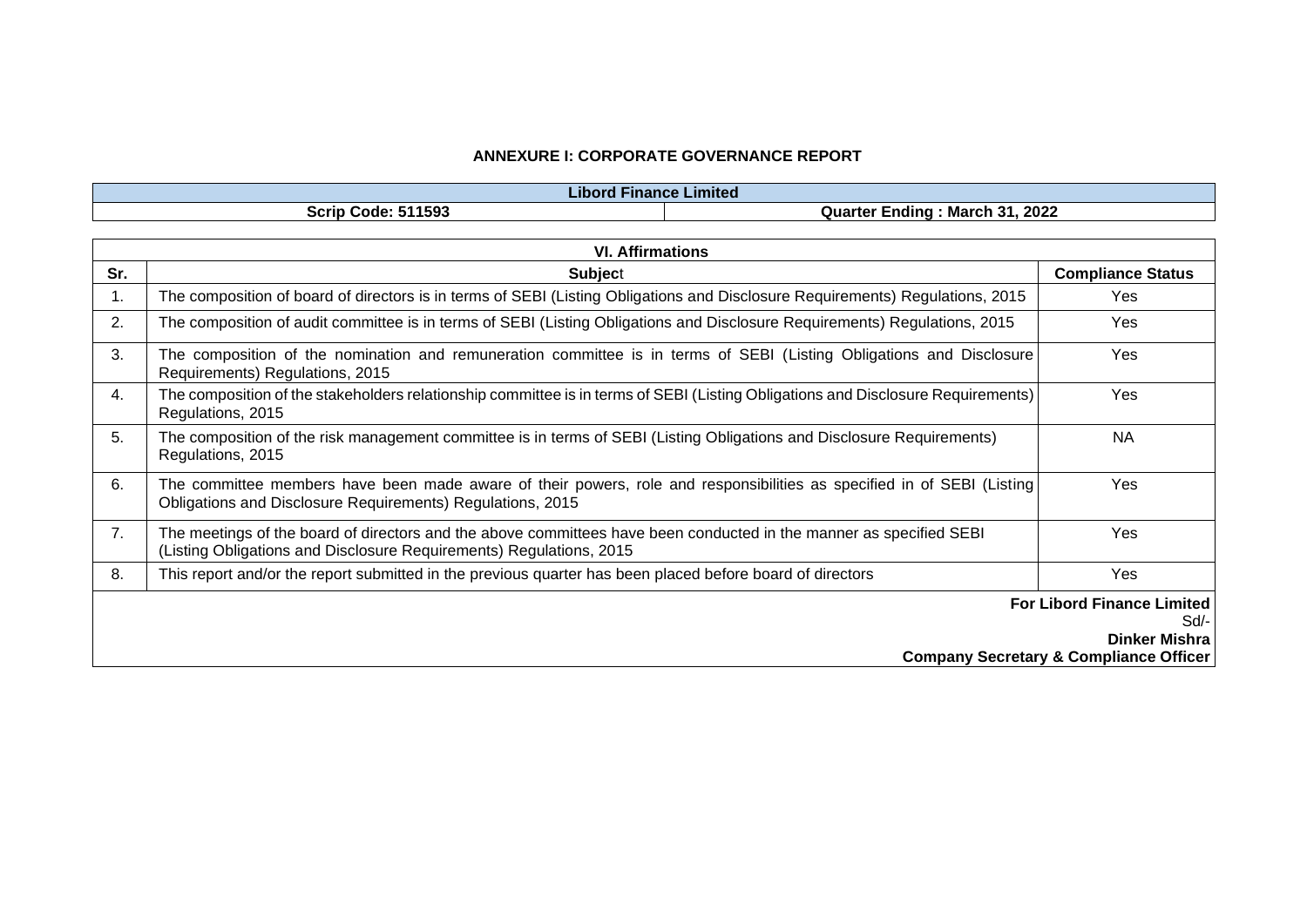### **ANNEXURE II: CORPORATE GOVERNANCE REPORT**

|     | <b>Libord Finance Limited</b>                                                                                                                                                            |                                    |
|-----|------------------------------------------------------------------------------------------------------------------------------------------------------------------------------------------|------------------------------------|
|     | Scrip Code: 511593<br>Quarter Ending: March 31, 2022                                                                                                                                     |                                    |
|     |                                                                                                                                                                                          |                                    |
| I.  | Disclosure on website in terms of Listing Regulations                                                                                                                                    |                                    |
| Sr. | <b>Item</b>                                                                                                                                                                              | <b>Compliance</b><br><b>Status</b> |
|     | As per regulation 46(2) of the LODR                                                                                                                                                      |                                    |
| 1.  | Details of business                                                                                                                                                                      | Yes                                |
| 2.  | Terms and conditions of appointment of independent directors                                                                                                                             | Yes                                |
| 3.  | Composition of various committees of board of directors                                                                                                                                  | Yes                                |
| 4.  | Code of conduct of board of directors and senior management personnel                                                                                                                    | Yes                                |
| 5.  | Details of establishment of vigil mechanism or whistle blower policy                                                                                                                     | Yes                                |
| 6.  | Criteria of making payments to non-executive directors                                                                                                                                   | Yes                                |
| 7.  | Policy on dealing with related party transactions                                                                                                                                        | Yes                                |
| 8.  | Policy for determining material subsidiaries                                                                                                                                             | <b>NA</b>                          |
| 9.  | Details of familiarization programmes imparted to independent directors                                                                                                                  | Yes                                |
| 10. | Contact information of the designated officials of the listed entity who are responsible for assisting and handling investor grievances                                                  | Yes                                |
| 11. | Email address for grievance redressal and other relevant details                                                                                                                         | Yes                                |
| 12. | <b>Financial results</b>                                                                                                                                                                 | Yes                                |
| 13. | Shareholding pattern                                                                                                                                                                     | Yes                                |
| 14. | Details of agreements entered into with the media companies and/or their associates                                                                                                      | Yes                                |
| 15. | Schedule of analyst or institutional investor meet and presentations made by the listed entity to analyst or institutional investors<br>simultaneously with submission to stock exchange | <b>NA</b>                          |
| 16. | New name and the old name of the listed entity                                                                                                                                           | <b>NA</b>                          |
| 17. | Advertisements as per regulation 47(1)                                                                                                                                                   | Yes                                |
| 18. | Credit rating or revision in credit rating obtained                                                                                                                                      | <b>NA</b>                          |
| 19. | Separate audited financial statements of each subsidiary of the listed entity in respect of a relevant financial year                                                                    | <b>NA</b>                          |
| 20. | Whether the company has provided information under separate section on its website as per Regulation 46 (2)                                                                              | Yes                                |
| 21. | Materiality Policy as per Regulation 30                                                                                                                                                  | Yes                                |
| 22. | Dividend Distribution Policy as per Regulation 43A (as applicable)                                                                                                                       | <b>NA</b>                          |
| 23. | It is certified that these contents on the website of the listed entity are correct                                                                                                      | Yes                                |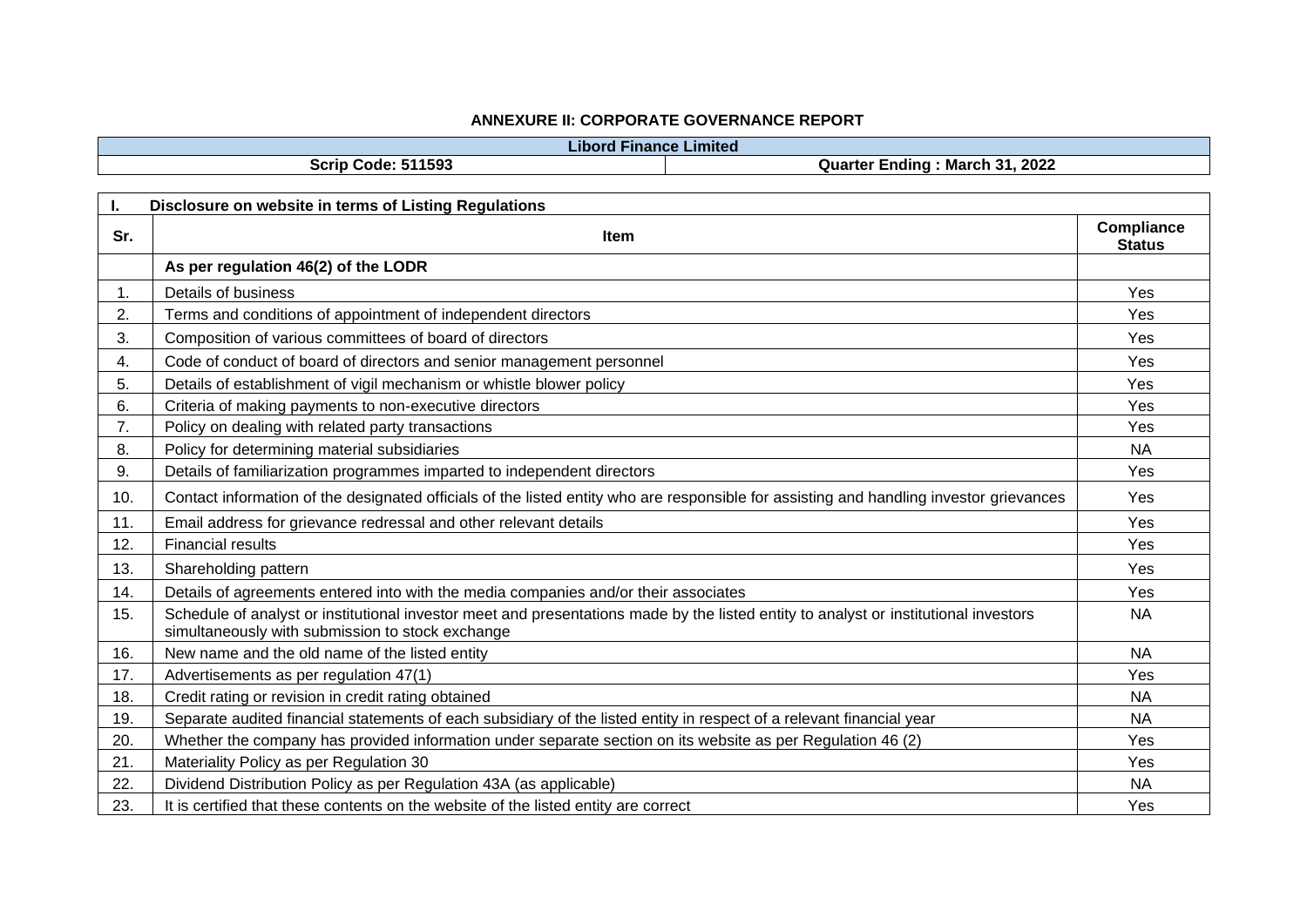# **ANNEXURE II: CORPORATE GOVERNANCE REPORT**

|     | <b>Libord Finance Limited</b>                                                                                        |                                |                                    |
|-----|----------------------------------------------------------------------------------------------------------------------|--------------------------------|------------------------------------|
|     | <b>Scrip Code: 511593</b>                                                                                            | Quarter Ending: March 31, 2022 |                                    |
| П.  | <b>Annual Affirmations</b>                                                                                           |                                |                                    |
| Sr. | <b>Subject</b>                                                                                                       | <b>Regulation Number</b>       | <b>Compliance</b><br><b>Status</b> |
| 1.  | Independent director(s) have been appointed in terms of specified criteria of 'independence' and/or<br>'eligibility' | $16(1)(b)$ & $25(6)$           | Yes                                |
| 2.  | Board composition                                                                                                    | 17(1), 17(1A) & 17(1B)         | Yes                                |
| 3.  | Meeting of Board of directors                                                                                        | 17(2)                          | Yes                                |
| 4.  | Quorum of Board meeting                                                                                              | 17(2A)                         | Yes                                |
| 5.  | <b>Review of Compliance Reports</b>                                                                                  | 17(3)                          | Yes                                |
| 6.  | Plans for orderly succession for appointments                                                                        | 17(4)                          | Yes                                |
| 7.  | Code of Conduct                                                                                                      | 17(5)                          | Yes                                |
| 8.  | Fees/compensation                                                                                                    | 17(6)                          | <b>NA</b>                          |
| 9.  | Minimum Information                                                                                                  | 17(7)                          | Yes                                |
| 10. | <b>Compliance Certificate</b>                                                                                        | 17(8)                          | Yes                                |
| 11. | Risk Assessment & Management                                                                                         | 17(9)                          | Yes                                |
| 12. | Performance Evaluation of Independent Directors                                                                      | 17(10)                         | Yes                                |
| 13. | Recommendation of Board                                                                                              | 17(11)                         | Yes                                |
| 14. | Maximum number of Directorships                                                                                      | 17A                            | Yes                                |
| 15. | <b>Composition of Audit Committee</b>                                                                                | 18(1)                          | Yes                                |
| 16. | Meeting of Audit Committee                                                                                           | 18(2)                          | Yes                                |
| 17. | Composition of nomination & remuneration committee                                                                   | $19(1)$ & (2)                  | Yes                                |
| 18. | Quorum of Nomination and Remuneration Committee meeting                                                              | 19(2A)                         | Yes                                |
| 19. | Meeting of Nomination and Remuneration Committee                                                                     | 19(3A)                         | Yes                                |
| 20. | <b>Composition of Stakeholder Relationship Committee</b>                                                             | 20(1), 20(2) & 20(3)           | Yes                                |
| 21. | Meeting of Stakeholders Relationship Committee                                                                       | 20(3A)                         | Yes                                |
| 22. | Composition and role of risk management committee                                                                    | 21(1), (2), (3), (4)           | <b>NA</b>                          |
| 23. | Meeting of Risk Management Committee                                                                                 | 21(3A)                         | <b>NA</b>                          |
| 24. | Vigil Mechanism                                                                                                      | 22                             | Yes                                |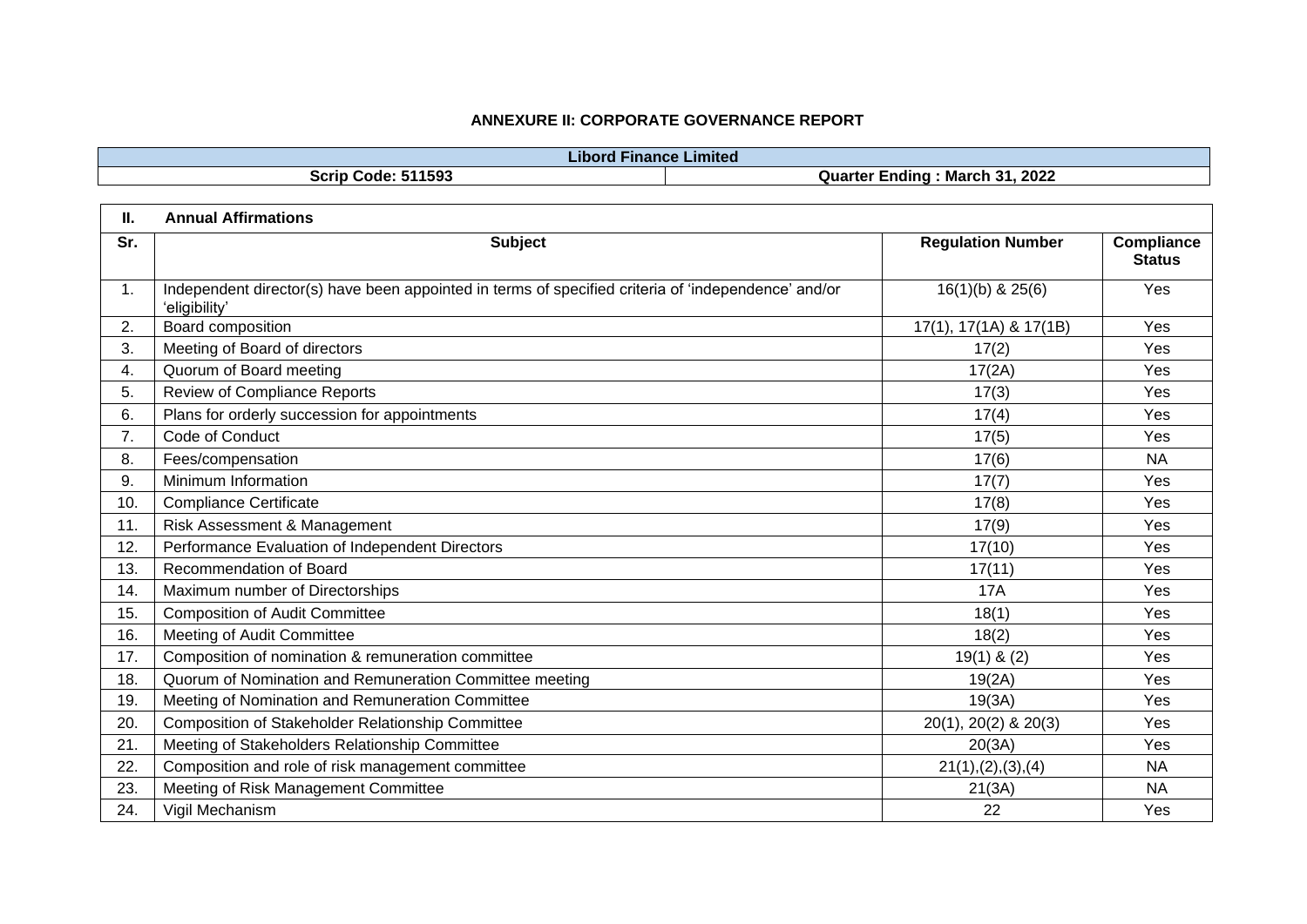| 25. | Policy for related party Transaction                                                                                 | $23(1)$ , $(1A)$ , $(5)$ , $(6)$ , $(7)$ & $(8)$ | Yes       |
|-----|----------------------------------------------------------------------------------------------------------------------|--------------------------------------------------|-----------|
| 26. | Prior or Omnibus approval of Audit Committee for all related party transactions                                      | 23(2), (3)                                       | Yes       |
| 27. | Approval for material related party transactions                                                                     | 23(4)                                            | Yes       |
| 28. | Disclosure of related party transactions on consolidated basis                                                       | 23(9)                                            | Yes       |
| 29. | Composition of Board of Directors of unlisted material Subsidiary                                                    | 24(1)                                            | NA        |
| 30. | Other Corporate Governance requirements with respect to subsidiary of listed entity                                  | $24(2)$ , (3), (4), (5) & (6)                    | <b>NA</b> |
| 31. | Annual Secretarial Compliance Report                                                                                 | 24(A)                                            | Yes       |
| 32. | Alternate Director to Independent Director                                                                           | 25(1)                                            | Yes       |
| 33. | Maximum Tenure                                                                                                       | 25(2)                                            | Yes       |
| 34. | Meeting of independent directors                                                                                     | $25(3)$ & $(4)$                                  | Yes       |
| 35. | Familiarization of independent directors                                                                             | 25(7)                                            | Yes       |
| 36. | Declaration from Independent Director                                                                                | $25(8)$ & $(9)$                                  | Yes       |
| 37  | D & O Insurance for Independent Directors                                                                            | 25(10)                                           | <b>NA</b> |
| 38  | Memberships in Committees                                                                                            | 26(1)                                            | Yes       |
| 39. | Affirmation with compliance to code of conduct from members of Board of Directors and Senior<br>management personnel | 26(3)                                            | Yes       |
| 40. | Disclosure of Shareholding by Non-Executive Directors                                                                | 26(4)                                            | Yes       |
| 41. | Policy with respect to Obligations of directors and senior management                                                | $26(2)$ & $26(5)$                                | Yes       |

| <b>Affirmations</b>                                                                                                                    |                                   |
|----------------------------------------------------------------------------------------------------------------------------------------|-----------------------------------|
| <b>Particulars</b>                                                                                                                     | <b>Compliance</b>                 |
|                                                                                                                                        | <b>Status</b>                     |
| The Listed Entity has approved the Material Subsidiary Policy and the Corporate Governance requirements with respect to the subsidiary | NA                                |
| of Listed Entity have been complied                                                                                                    |                                   |
|                                                                                                                                        | <b>For Libord Finance Limited</b> |
|                                                                                                                                        | Sd                                |
|                                                                                                                                        | Dinker Mishra                     |
| <b>Company Secretary &amp; Compliance Officer</b>                                                                                      |                                   |
|                                                                                                                                        |                                   |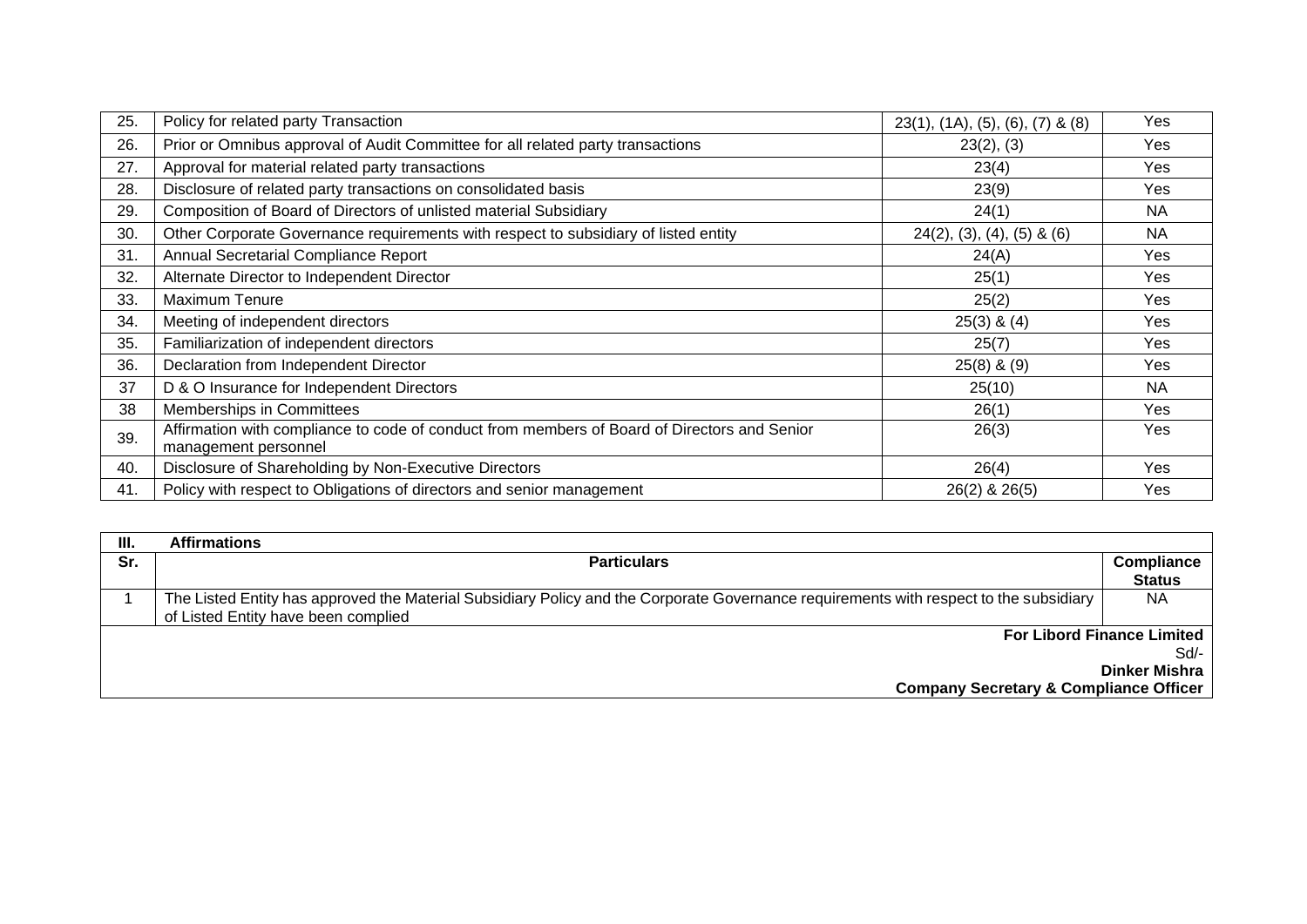#### **ANNEXURE IV: CORPORATE GOVERNANCE REPORT**

**Libord Finance Limited**

**Scrip Code: 511593 Quarter/Half Year Ending : March 31, 2022**

| <b>Additional Half Yearly Disclosure</b>                                                                                                                                                 |                                             |                                                           |                                                                                                |  |  |
|------------------------------------------------------------------------------------------------------------------------------------------------------------------------------------------|---------------------------------------------|-----------------------------------------------------------|------------------------------------------------------------------------------------------------|--|--|
| Applicability of Disclosure                                                                                                                                                              | Applicable                                  |                                                           |                                                                                                |  |  |
| I. Disclosure of Loans/ guarantees/comfort letters/securities etc.                                                                                                                       |                                             |                                                           |                                                                                                |  |  |
| (A) Any loan or any other form of debt advanced by the listed entity directly or indirectly to                                                                                           |                                             |                                                           |                                                                                                |  |  |
| <b>Entity</b>                                                                                                                                                                            | Aggregate amount advanced                   | Balance outstanding at the end                            |                                                                                                |  |  |
|                                                                                                                                                                                          | during six months                           | of six months                                             |                                                                                                |  |  |
| Promoter or any other entity controlled by<br>them                                                                                                                                       | 0.00                                        | 0.00                                                      |                                                                                                |  |  |
| Promoter Group or any other entity<br>controlled by them                                                                                                                                 | -3480424.00                                 | 38188651.00                                               |                                                                                                |  |  |
| Directors (including relatives) or any other<br>entity controlled by them                                                                                                                | 0.00                                        | 0.00                                                      |                                                                                                |  |  |
| KMPs or any other entity controlled by<br>them                                                                                                                                           | 0.00                                        | 0.00                                                      |                                                                                                |  |  |
| (B) Any guarantee/comfort letter (by whatever name called) provided by the listed entity directly or indirectly, in connection with any loan(s) or any<br>other form of debt availed by: |                                             |                                                           |                                                                                                |  |  |
| <b>Entity</b>                                                                                                                                                                            | Type (guarantee, comfort letter<br>$etc.$ ) | Aggregate value of security<br>provided during six months | <b>Balance outstanding at the end of</b><br>six months (taking into account<br>any invocation) |  |  |
| Promoter or any other entity controlled by<br>them                                                                                                                                       | $\mathbf 0$                                 | 0.00                                                      | 0.00                                                                                           |  |  |
| Promoter Group or any other entity<br>controlled by them                                                                                                                                 | $\Omega$                                    | 0.00                                                      | 0.00                                                                                           |  |  |
| Directors (including relatives) or any other<br>entity controlled by them                                                                                                                | $\mathbf 0$                                 | 0.00                                                      | 0.00                                                                                           |  |  |
| KMPs or any other entity controlled by<br>them                                                                                                                                           | $\overline{0}$                              | 0.00                                                      | 0.00                                                                                           |  |  |
| (C) Any security provided by the listed entity directly or indirectly, in connection with any loan(s) or any other form of debt availed by                                               |                                             |                                                           |                                                                                                |  |  |
| <b>Entity</b>                                                                                                                                                                            | Type of security (cash, shares<br>$etc.$ )  | Aggregate value of security<br>provided during six months | Balance outstanding at the end of<br>six months                                                |  |  |
| Promoter or any other entity controlled by<br>them                                                                                                                                       | $\mathbf 0$                                 | 0.00                                                      | 0.00                                                                                           |  |  |
| Promoter Group or any other entity<br>controlled by them                                                                                                                                 | 0                                           | 0.00                                                      | 0.00                                                                                           |  |  |